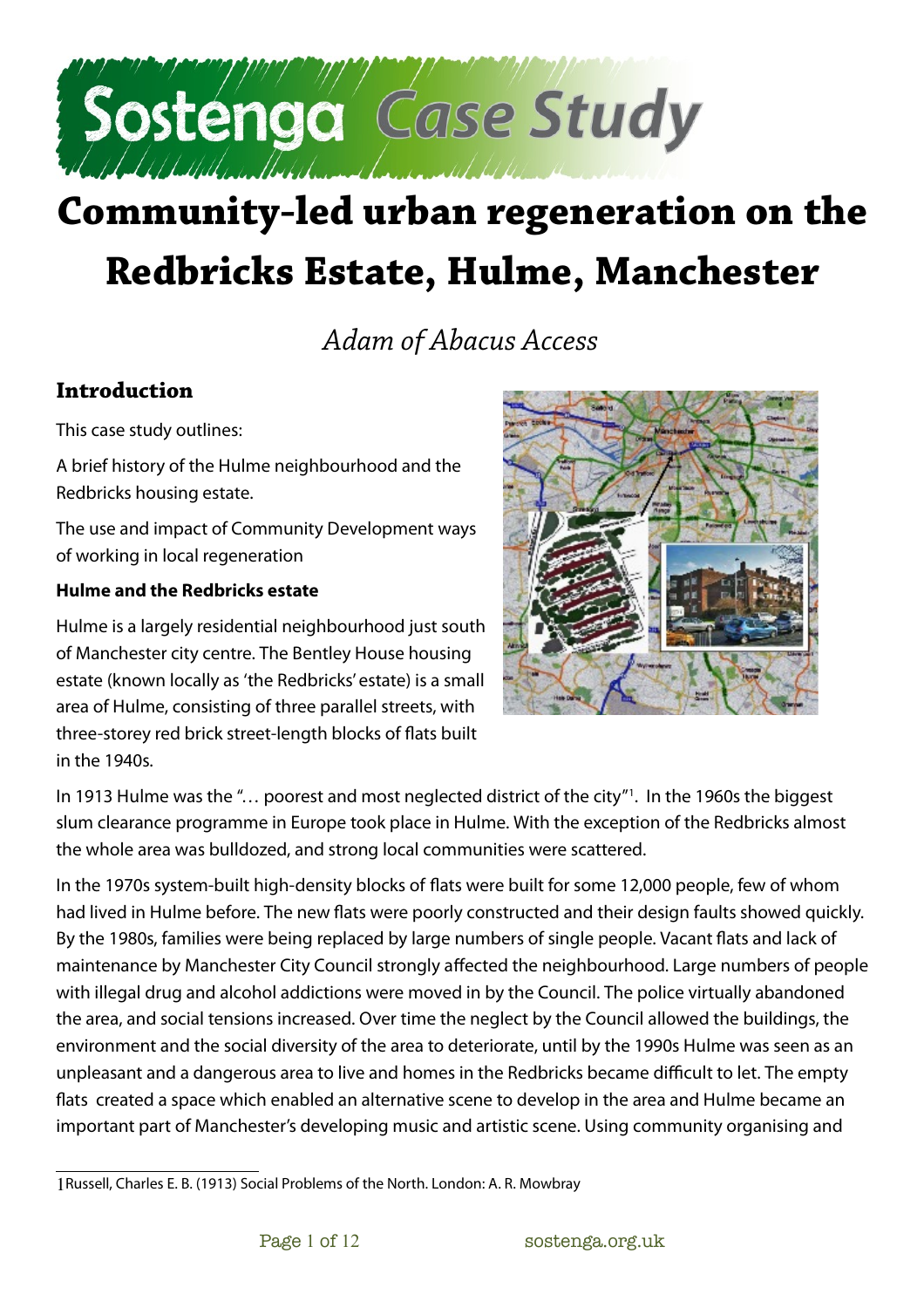self help approaches many initiatives flourished such as community newsletters, radio, neighbourhood festivals, performances and campaigns.

The Hulme Study was a regeneration plan which attached as much value to social, economic and environmental factors as to physical redevelopment. It included tenants as part of its working groups and the Council's Hulme Committee. It was not implemented because of a lack of money.

By the early 1990s the general decay of Hulme prompted a City Challenge<sup>[2](#page-1-0)</sup> regeneration programme, but residents were excluded from shaping the plans. The wholesale clearance and redevelopment of Hulme took place throughout the 1990s, leaving the Redbricks as an island of council housing surrounded by a mix of private rented, private owned and social housing.

In 2008 most of Manchester City Council's housing stock was sold, much of it to new not-for-profit social landlords. Since then the Redbricks has been owned and managed by the City South Manchester (CSM) Housing Trust<sup>[3](#page-1-1)</sup>. The Trust has invested in the estate's physical fabric and environment, and their rehousing policies have meant that a more diverse range of people now lives on the estate.

## **Economic and social characteristics of the area**

According to the government's 2010 Index of Multiple Deprivation, Manchester is among the four most [4](#page-1-2)deprived local authorities in England, with different areas experiencing different levels of deprivation. The change in housing has changed the social profile of Hulme, with more affluent people moving there to be close to the city or the universities, while those poorer people who have not been 'dispersed' to outlying areas continue to live in what are referred to as 'pockets of deprivation'.

The Redbricks is among the UK's worst 5% of areas of low income, unemployment and child poverty, and among the worst 1% for poor health and disability. There are significant health issues resulting from food poverty and the impact of the two major roads that border Hulme. The estate and other deprived areas of Hulme have improved their education, skills and training position in recent years, rising to a place in the UK's most deprived 30%. The Redbricks is among the worst 10% in England for crime, and Hulme has the worst physical and financial access in Manchester to housing and key local services. The area also has above-average relative levels of mental health problems and substance abuse (alcohol and various illegal drugs, from soft drugs such as cannabis, to hard drugs such as heroin).

## **Community activism**

Some active members of the 1970s and 80s Hulme communities $^{\mathrm{5}}$  $^{\mathrm{5}}$  $^{\mathrm{5}}$  had moved to the Redbricks in the

<span id="page-1-0"></span><sup>2</sup>City Challenge allocated £37.5m each over five years to 31 Urban Programme authorities to achieve self-sustaining regeneration of their designated areas on the basis of two competitions. In the first round, 17 local authorities covering 15 areas were invited to compete for City Challenge status. For Round 2, starting in April 1993, all of the Urban Programme Authorities were invited to bid.

<span id="page-1-1"></span><sup>3</sup>http://www.citysouthmanchester.co.uk/about-us

<span id="page-1-2"></span><sup>4</sup>Indices of Multiple Depravation 2010 Analysis for Manchester, Manchester City Council, May 2011, at http://www.manchester.gov.uk/download/16070/f1\_index\_of\_multiple\_deprivation\_2010-manchester

<span id="page-1-3"></span><sup>5</sup>For more information about and photos of Hulme before the regenerations, see http://www.exhulme.co.uk/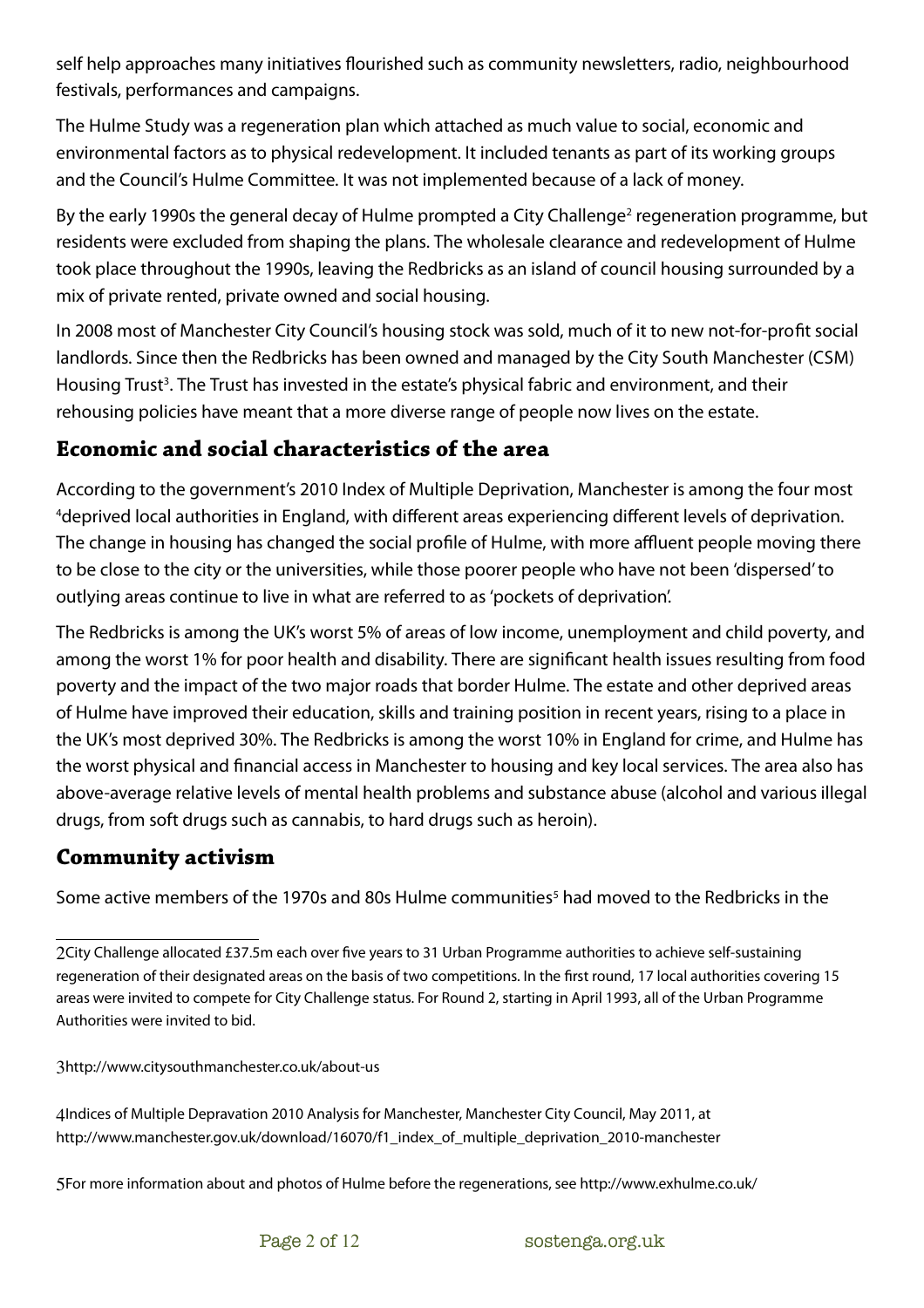1990s when the rest of Hulme was demolished. They were used to creating community in difficult circumstances with few resources and much idealism, aiming to improve the area's social inclusion, social justice, collective action and local empowerment. The Redbricks were still a hard to let area and was looking more neglected, the Council's policy or not putting families onto the estate led to even more vacant flats. The space created by these developments proved crucial in the development of community activism in this area.

 The 1990s saw widespread grassroots environmental direct action and campaigning. Within this context 1997 saw the end of a major campaign to stop a second runway being built at Manchester Airport. Many of the campaign activists had gained experience of working collectively to develop shared aims and create community in adverse conditions. Many worked with local residents, who often had very different values, ideas and life experiences. A Redbricks resident who had been involved in the campaign<sup>[6](#page-2-0)</sup> encouraged other protestors to move to the estate. As a result, there was an influx of younger self-empowered residents, who were eager to create community initiatives and a strong sense of community. Their experience laid the foundations for much of the community work that followed.

## **Community Development purpose and values[7](#page-2-1)**

Communities can be defined geographically (for example the Redbricks estate) and/or by interest (for example the Leaf Street community gardeners) and/or by identity (for example older Redbricks estate residents).

The Community Development National Occupational Standards define the key purpose of community development as; "…a long–term value based process which aims to address imbalances in power and bring about change founded on social justice, equality and inclusion."

The Community Development process enables people to organise and work together to:

Identify their own needs and aspirations

Take action to influence the decisions which affect their lives

Improve the quality of their own lives, of the communities in which they live, and of the societies of which they are a part.

The Community Development process is underpinned by a set of five key values:

Equality and anti-discrimination

Social justice

Collective action

Community empowerment

Working and learning together

# **Community Development activities in the area**

#### **Background**

<span id="page-2-1"></span>7Community development key purpose and values at http://www.fcdl.org.uk/about-fcdl/community-development

<span id="page-2-0"></span><sup>6</sup>Life on the Battle Star, in Do or Die no.6, 1997, at http://www.eco-action.org/dod/no6/battle\_star.htm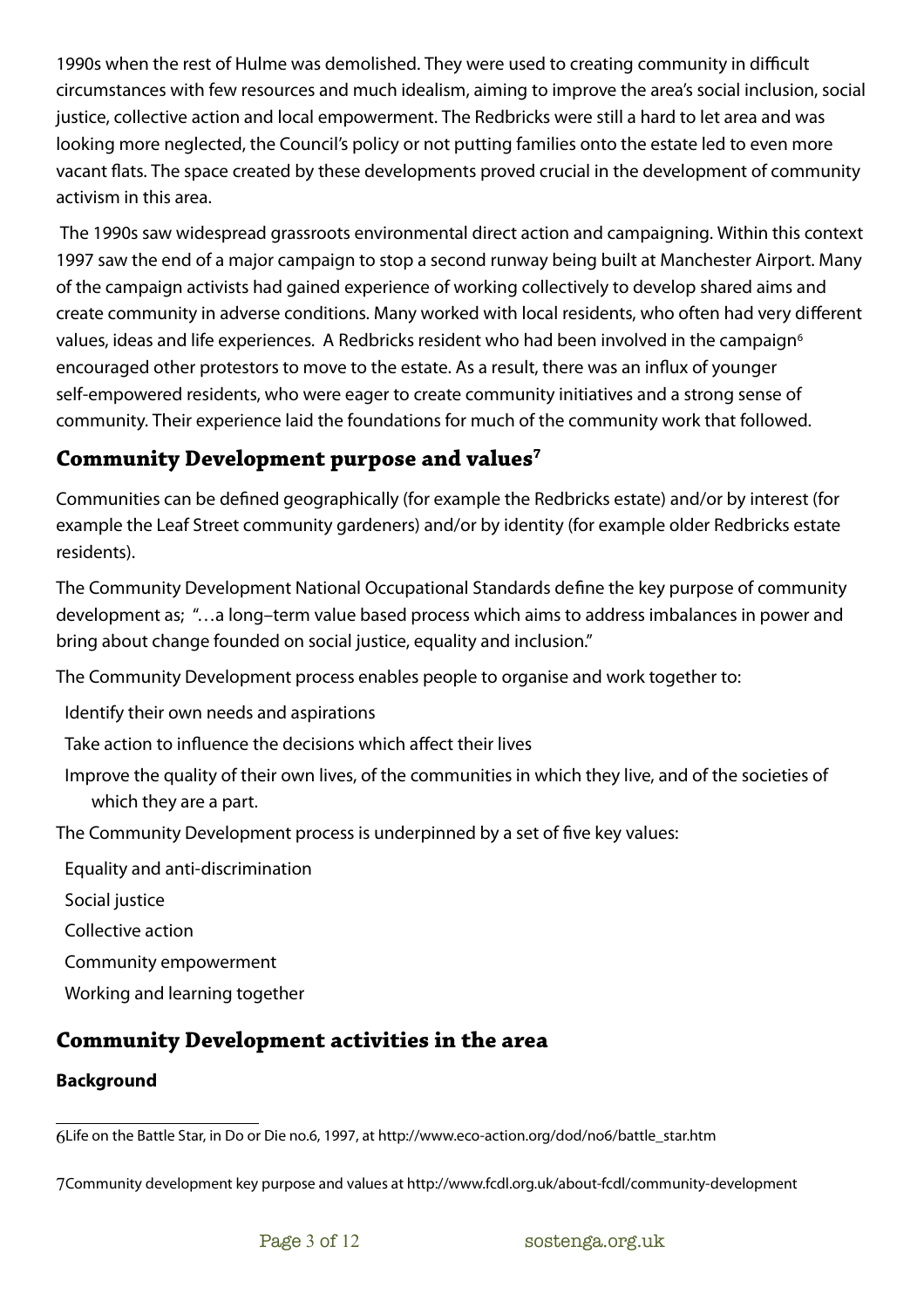There have been some difficulties with relationships between the community and local agencies. Community-led activities in the Redbricks have often met with opposition from the City Council and one elected councillor. While local residents have played their part in these unproductive relationships, Councillors and staff have actively attacked and sabotaged many Redbricks community initiatives.

The relationship between residents and their new social landlord has often been characterised by mutual disregard, and sometimes by mutual antagonism. However, CSM have worked in partnership with local residents but this has not always worked well, partly because many CSM staff used to be employed by the Council Housing Department, and have continued to hold the attitudes of that organisation. Despite this, many are committed to community engagement, and some to Community Development approaches in their work. Residents have set up independent groups and forums, as well as participating in CSM's official structures. This partnership work has had a positive impact on the sustainability of CSM's improvement programme. It has enabled residents to decide what the budget for physical improvements should be spent on, and has channelled the money contractors pay for community benefit into meeting local needs. It has also raised money jointly for the estate. In the late 1990s there was no Tenants' and Residents' Association for the Redbricks<sup>[8](#page-3-0)</sup>. Some past members of an earlier Association worked with residents to start a new Tenants' and Residents' Association, providing a democratically accountable body and a forum for people to meet, share ideas

**A selection of local community projects and activities**

## **The People's Kitchen[9](#page-3-1)**

and organise collectively.

The idea came from a trip organised by a resident to Barcelona, where there are similar projects. It provided a cheap and healthy weekly community meal, served in the neighbouring local public house. It was co-ordinated mainly by the trip organiser, who found cooks for each week's meal, and people with skills for other activities for bigger events. Despite their low cost, the meals raised a small surplus, which was donated to good causes nominated by the cooks. Special meals were put on to reduce social isolation and encourage participation in other local events and campaigns.

The project provided an informal space for residents to bring ideas and get support to make them happen and it was mainly self-funding. While it lasted the project was successful in engaging residents through the use of emails, posters, word of mouth and text messages. The project was sustained by the dedication, commitment and organisational skills of a small number of different local voluntary co-ordinators, supported by a lot of other people. The long-term co-ordinator recently moved off the estate. The closure of the public house heralded the end of the project, apart from occasional events at the Tenants' and Residents' Association office or as part of other events.

#### **Community Development lessons**

The project was developed from a community member's idea, working with other local people to make it happen. It met a local need for a talking and organising space, and a place for informal and relaxed social gatherings. This led to greater community engagement and accountability, both in other existing

<span id="page-3-0"></span><sup>8</sup>For more information, see http://www.redbricks.org/home/groups/tara/

<span id="page-3-1"></span><sup>9</sup>For more information, see http://www.redbricks.org/home/groups/pk/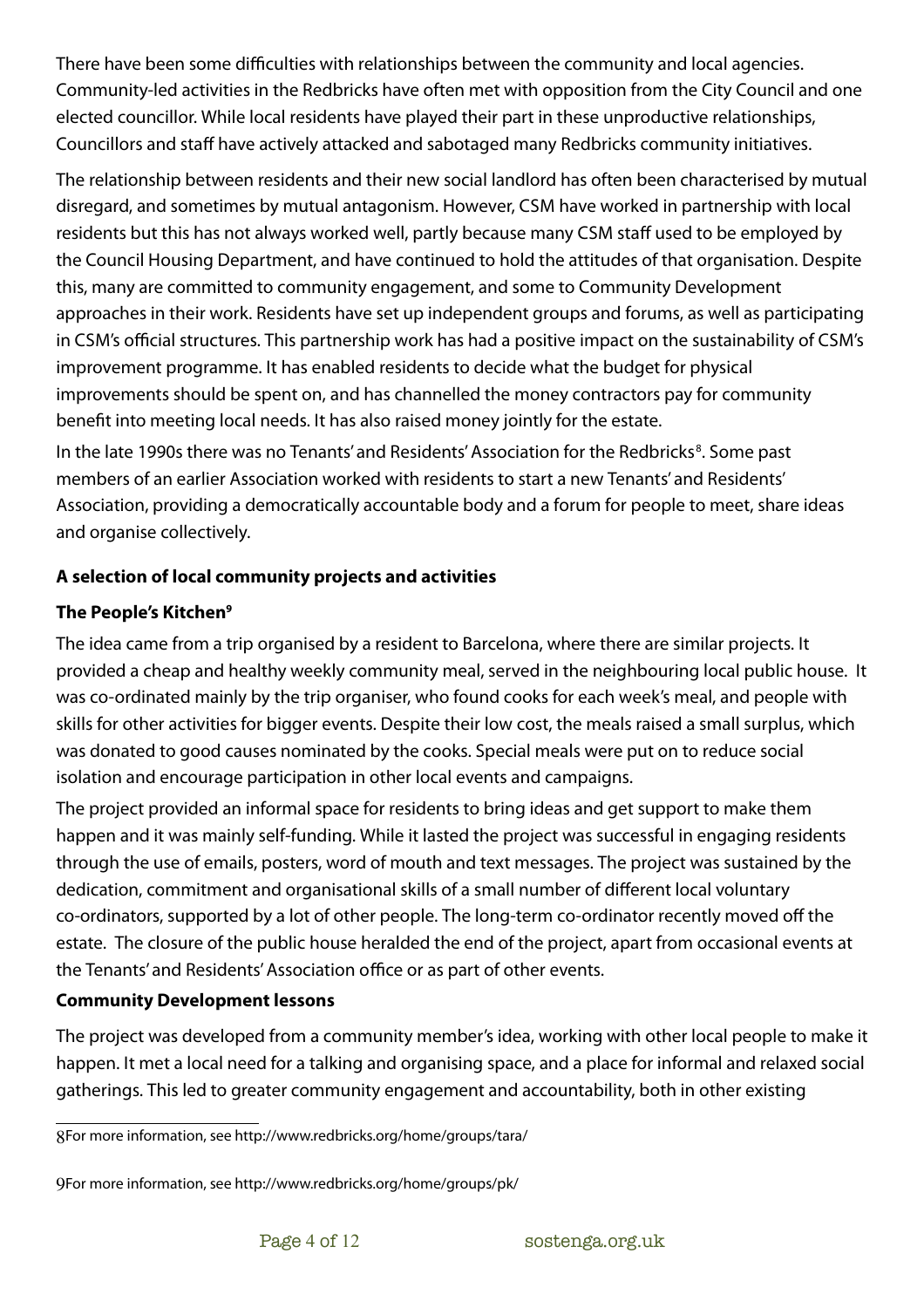projects and also in generating ideas for new projects and pieces of work based on meeting local people's needs. It enabled participants to learn new cooking skills together, and to support each other in using those skills.

The ending of the project with the closure of the venue showed a lack of a forward plan to cope with the possible loss of premises, the importance of venues in or next to communities, and finding new people to share the administration and support the project needed to continue.

# **The Bentley Exchange<sup>[10](#page-4-0)</sup>**

A couple of local people originally set up a number of tables in a sheltered public area of the estate, where residents could bring items they didn't need and take for free what they needed. They then set it up permanently and found other volunteers to clean it up on a regular basis; tidying up the stalls, sorting items and throwing away broken things. The idea came from residents offering for free things they no longer needed but did not want to throw away on the estate-wide email list.

Tables were donated by residents, who also made an attractive wooden sign and spread word about the project. Volunteers co-ordinated it, kept it tidy and organised and recycled anything that was left over. It originally ran every day, but it became monthly after it had to move due to the conversational noise levels bothering neighbours, and the amount of volunteering hours needed to run it.

The project did not need funding. Currently a few residents set it out and clear it up each month, while another resident prints posters for free at work and puts them up around the estate. There have been problems recruiting enough volunteers and co-ordinators.

## **Community Development lessons**

The Exchange shows how local people can improve the quality of life of the communities in which they live, and at the same time contribute to conserving resources and energy. It took on community-generated ideas and developed them with other local people into an ongoing community project, which is used and valued by the wider population of the estate. It also showed the problems of being over reliant on one co-ordinator for many years, with other people not developing the skills to take over and no long-term thinking about how to bring in and support new volunteers.

## **Bentley Barrows**

Some residents wanted to make organic food more easily accessible to local people. The idea was developed into a weekly cost-price organic fruit and vegetable stall. The volunteers borrowed a barrow, and every Saturday drove to an organic vegetable co-operative where they bought the produce they thought most likely to be wanted by local people. They then set up the stall for the advertised hours in the same place every week. At first they bought basic fruit and vegetables they could be confident of selling. As time went on, they bought a wider range of produce, based on feedback from residents.

The project was initially funded by the volunteers themselves. As people bought produce, a reserve was built up which went to refund the original money and pay for the next order. Any food left over from the stall was sold on or bought by the volunteers. The project continued until the original group of volunteers ran out of energy, after which it stopped.

<span id="page-4-0"></span><sup>10</sup>For more information, see http://www.redbricks.org/home/groups/bentleyexchange/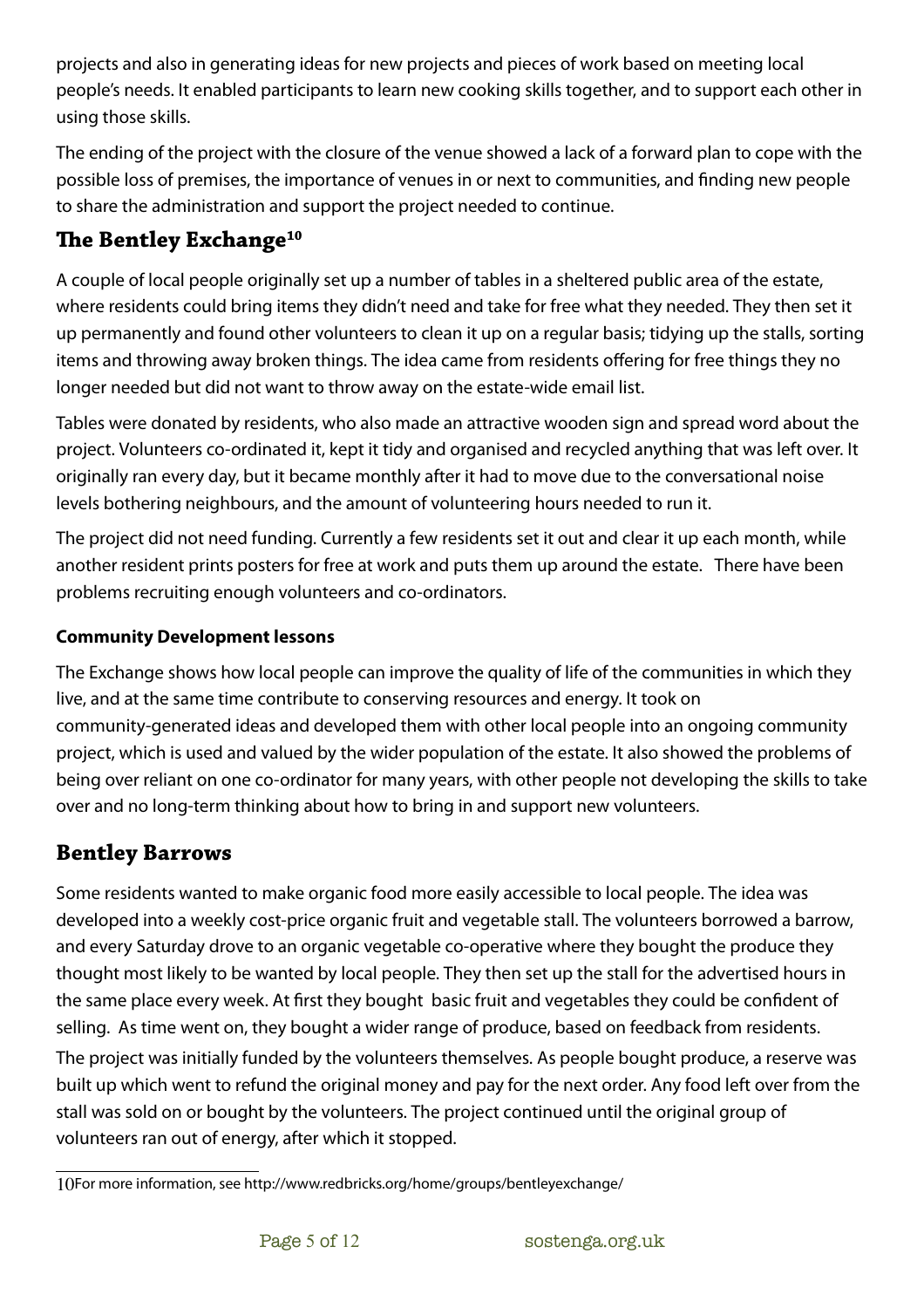#### **Community Development lessons**

This is another local project which has improved the quality of life of the local community. It also demonstrated the importance of informal spaces for community interaction.

The life of the project reinforces the need to recruit, support and train new activists, and also that some pieces of work may have a 'natural' lifespan.

## **e Leaf Street community garden[11](#page-5-0)**

Local people came up with designs for a community garden, which were shown to other interested residents at a consultation event, from which they were developed further. Manchester City Council agreed that a large area of flat grass on the estate could become a community garden, but only if an absolute majority of all residents agreed. A door-to-door campaign explained the project to local residents and obtained an absolute majority in favour of the proposals. The project was set up and run by local volunteers. Different parts of the process were steered by different individuals – for example getting permission to use the space on the estate and getting the resources and equipment to start creating the garden.

There was only enough initial funding to buy a few fruit trees and some basic materials. Some additional money was raised through the People's Kitchen, and small additional amounts of money were raised and donated. An agreement was also achieved with the social landlord not to use herbicides to treat weeds on the estate. At a later stage a successful funding bid was submitted to employ a co-ordinator to do Community Development work and encourage participation, supervised by a residents' steering group. This proved not to be successful, due to the jobholder's inexperience. A local resident was paid social security benefits for a year to garden, organise events and get local residents involved. The Green Zone (see below) gave more recent funding for an outside worker to run some training sessions, and acted as a link to a charity that offered money for new tools.

The project has gone through cycles of activity and social events. More recently it has relied on individuals rather than a group, and the use of different plants requiring less maintenance. There have been work days on different themes, community meals, harvest festivals, music, and parties.

#### **Community Development lessons**

This project has involved local people in organising and working together to identify their own needs and aspirations. The whole community was involved in action to influence the local authority to support the creation of the garden, which has had a big impact on the quality of life for many of the local residents.

It has enabled awareness of environmental issues to be raised locally and, as importantly, with the local council with the discussions and action about the use of herbicides.

The workload and leadership have been shared, and a wide group of local people has worked on different aspects of the project. There has been some shared learning, and the project has found creative ways to use the unemployment and benefit rules to the mutual advantage of both the community and a local unemployed person. The work has enabled the development of local skills in fund-raising, project

<span id="page-5-0"></span><sup>11</sup>For more information, see http://www.redbricks.org/home/groups/leafst/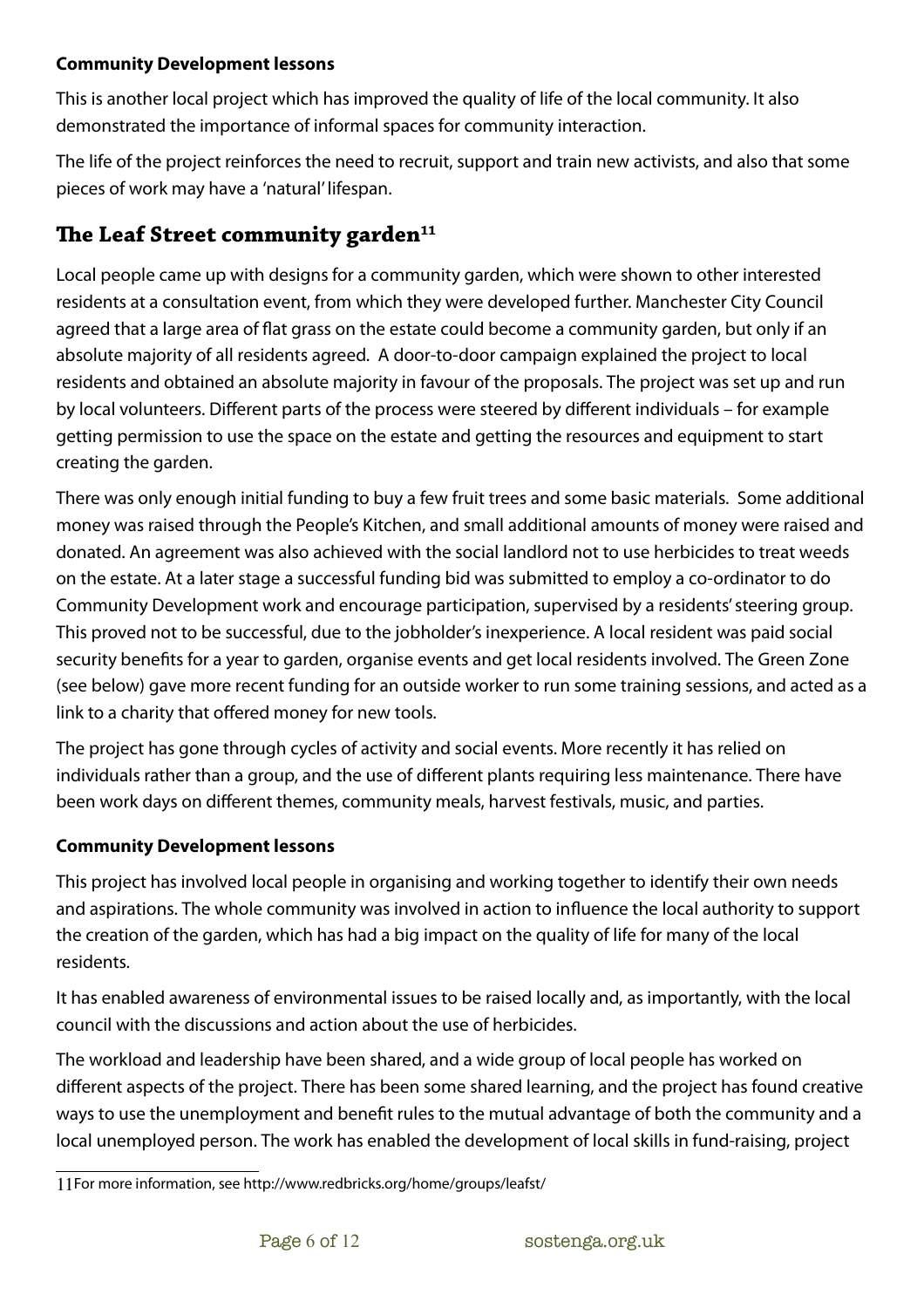management and networking. There have been lessons from the project in the need for clear and effective supervision and support of paid Community Development workers, and how essential group-work skills are for community activities to be sustained in the long-term.

## **e Underground Cinema**

The Underground Cinema grew out of a lot of people on the estate making their own films, combined with a wish to use film screenings as an informal way to build community and bring people together. There were initial informal talks between people who might share these ideas. Then people were involved who could access free furniture and different films, who could source ethical refreshments, and who had fire safety equipment. This project was literally underground - a group of residents used sledge hammers to clear a staircase from a previously locked door into an unused basement under their flats where they set up the cinema. They acquired projectors for different film formats, and used a notice-board to advertise what films were being shown and when. The project showed several films a week, with separate afternoons and evenings for adults, children and families. It was sustained by two residents bringing in others as the work expanded.

Although great care was taken to ensure the safety of audiences, the location was not capable of meeting official public health and safety requirements. It was promoted by word of mouth, and screenings were advertised on a board on the street which did not openly advertise the location. The founding volunteers paid for the projectors out of their own pockets, to be paid back through donations of 50 pence per person collected at each film showing, and money made from selling vegan ice-creams and organic beer. Furniture and equipment were bought very cheaply at a community furniture recycling centre. Manchester City Council eventually closed down the project on safety grounds, after a local resident told them about its existence.

#### **Community Development lessons**

This is an interesting example of a community project which was developed and run entirely outside formal local economic and power structures. It depended on a group of local people recognising and using the community's own power and resources to provide a local resource for the use of local people.

In doing so, it met two of the main aims of Community Development, in that it was based on local people's own identification of their needs and aspirations, and it improved the quality of the lives of the community in which they live and of which they are a part.

It was probably predictable that a local project of this nature would have a limited lifespan. However, while it ran it enabled both its co-ordinators and its participants to gain experience of community solidarity, shared learning, community cohesion and creative management. There was a sense of shared local ownership of the project, together with a sense of shared achievement.

## **Redbricks Intranet Collective[12](#page-6-0)**

Redbricks Intranet Collective was developed alongside an email list in which residents ask each other for

<span id="page-6-0"></span><sup>12</sup>http://redbricks.clearerchannel.org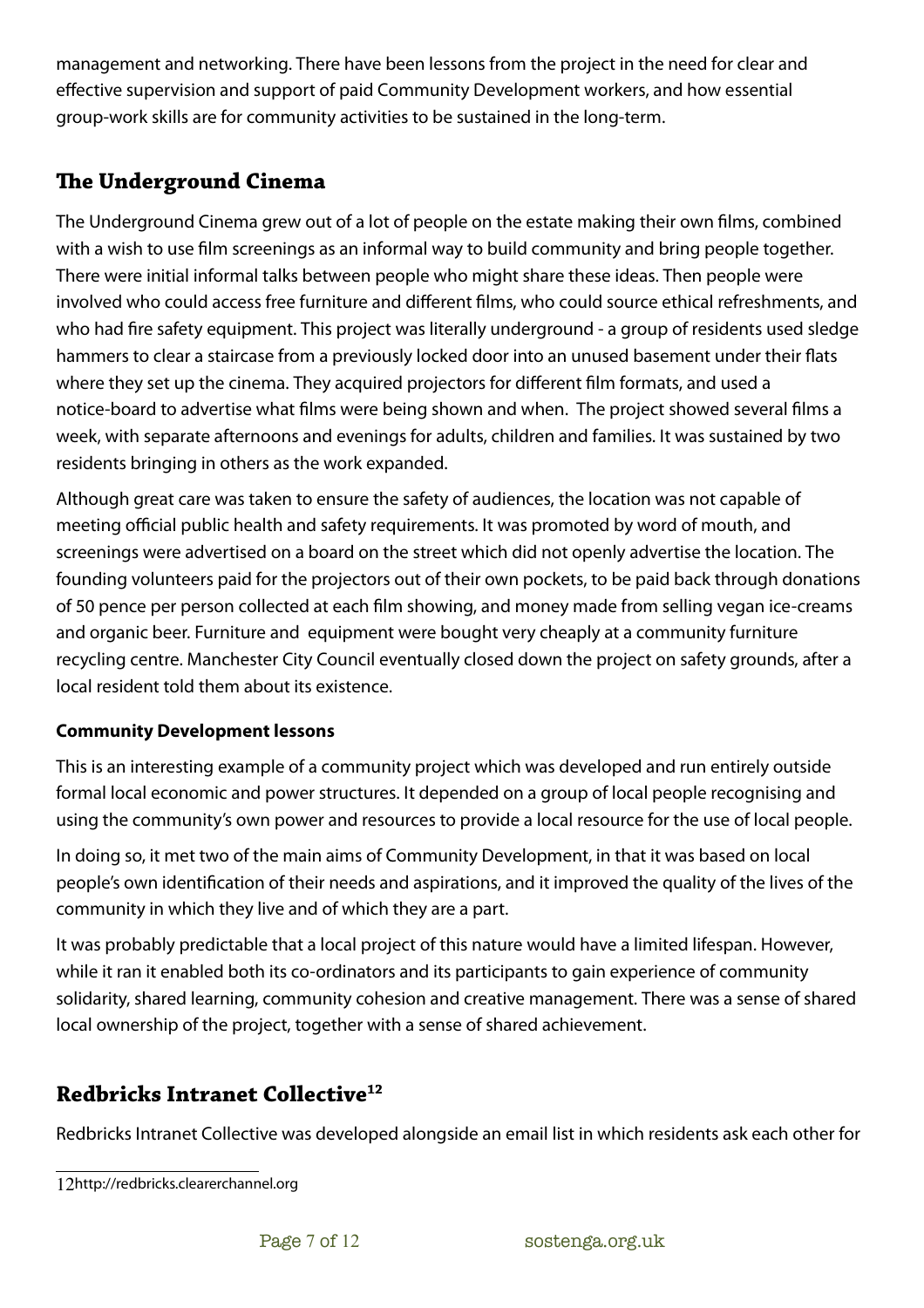help, to borrow something, make announcements or start discussions. The original idea came from an informal group of residents, some of whom had technical skills, others community-building ideas. One of them, an IT technician, had a personal internet connection with more capacity than he needed. Together with other volunteers the group began setting up ad-hoc connections in other flats.

Initially one individual funded the leased line, with the money to be reimbursed by user subscriptions. However, an ineffective subscription collection system meant the project costs were not covered, and debts to internet service providers were allowed to build up. Later developments have included the core group submitting a funding application. They developed a good relationship with CSM Housing Trust and key Internet agencies in Manchester. Eventually, despite a reduction in the price charged to users, the project became self-financing.

A new group has taken over the project and increased the number of users through better organisation. Financial sustainability was created and debts paid off. The complete 2012 rewiring and some new equipment was funded by CSM Housing Trust, with ownership retained by the community group. Throughout the project's history some computers have been donated. It is sustained by the commitment of volunteers, with periodic changes and renewals in group membership.

## **Community Development lessons**

This project started with a relatively restricted set of core aims, which it has stuck to as it has developed. It also has more money-raising elements that some of the others in this case study. There is a cost (albeit significantly lower than any commercial alternative) to being a participant. This raises an ongoing issue for Community Development: whether services provided by and through the community ought to be free at the point of access, or whether sustainability requires charges when appropriate. However it is clear that for residents without much money or a good credit history it provided access to internet services in their homes which was important to improving their lives. This also raises issues about equality of access for all members of a community to projects and services.

The project has worked from a local base to bring in greater resources and opportunities for estate residents. It has been aware of the need for effective organisation, local accountability and trust and a sustainable future, and worked to achieve them.

## **The Green Zone**

In 2010 Redbricks community activism was at a low point by comparison with the late 1990s. Residents' groups were struggling, with fewer people doing more work and no new projects being started. Against this background, senior CSM Housing Trust managers started attending Tenants' and Residents' Association 'Greening the Redbricks' sustainability sub-group meetings<sup>[13](#page-7-0)</sup> in their own time, because of their personal commitment; a fruitful working partnership was developed.

Residents won a competition with match funding from CSM to set up a year-long project called the Green Zone<sup>[14](#page-7-1)</sup>. The project addressed the government's community engagement policies and local biodiversity issues. An £80,000 grant was used to employ two part-time community development

<span id="page-7-0"></span><sup>13</sup>For more information see http://www.redbricks.org/home/groups/gtr/

<span id="page-7-1"></span><sup>14</sup>For more information, see http://www.redbricks.org/home/groups/greenzone/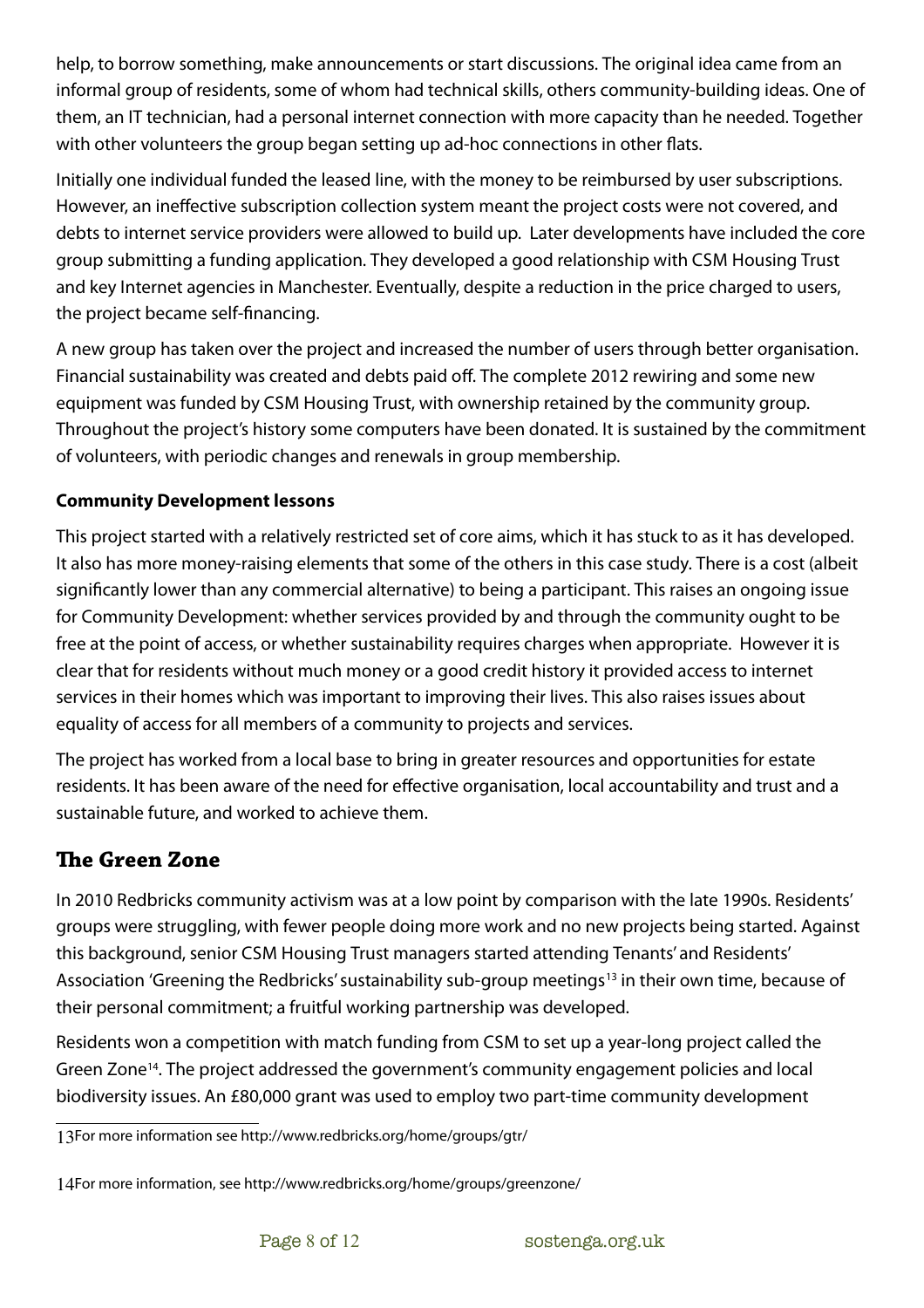co-ordinators to do community development work and develop environmental improvements. It was steered by residents assisted by a CSM regeneration manager, with representatives from the funder and a voluntary sector organisation. CSM Housing Trust provided day-to-day management, held the funds and employed the workers.

The project aimed to:

- Make the estate a place of which residents could feel prouder, and that their involvement made a real difference
- Increase levels of community activism and the strength of community groups
- Engage people through horticulture and sharing skills
- Make some physical improvements<sup>[15](#page-8-0)</sup> such as new children's play equipment and a 'green screen' to lessen the impact of the neighbouring major roads on residents

The Green Zone was limited not only by the short time-scale but also by limited community capacity and tensions in relations between the local community and with local public bodies. Despite some improvements since the project started, many groups still have too few members and skills. Estate residents need support to develop their Community Development and group-work skills. There was insufficient project management by CSM which led to the project workers not getting the support and training they needed. Greening the Redbricks successfully won external Community Development support for residents to develop their skills. However this support was unsuccessful and finished early, partly because of residents' other commitments and workloads, but also due to the Community Development organisation providing the support being unable to do so.

Despite these setbacks the Green Zone project achieved more than it set out to do, including:

- It established a community website, complementing the email list started in the late 1990s<sup>[16](#page-8-1)</sup> (see 'Redbricks Intranet Collective' above)
- It enabled a £143,000 transformation of Hulme Street, steered by a resident group working with CSM, which will be finished in 2013
- Bicycle maintenance sessions<sup>[17](#page-8-2)</sup> were run, resulting in a volunteer group providing monthly 'come and fix your bike with our help' weekends<sup>[18](#page-8-3)</sup>
- Green spaces on the estate will get a maintenance plan, with more areas improved
- Funding applications have been submitted to continue work that could not be completed within the project, including:

Completing a community composting scheme

Planting more fruit trees

Setting up sewing workshops to repair and make clothes from the Bentley Exchange

<span id="page-8-0"></span>15For more details, see http://greenzonetoolkit.wordpress.com/overview/environmental-improvements/

<span id="page-8-1"></span>16Website case study at http://greenzonetoolkit.wordpress.com/communication-case-study-redbricks-org/

<span id="page-8-2"></span>17Bike workshops case study at http://greenzonetoolkit.wordpress.com/community-development-training/bike-workshops/

<span id="page-8-3"></span>18For more information, see http://www.redbricks.org/home/groups/bentley-bike-club/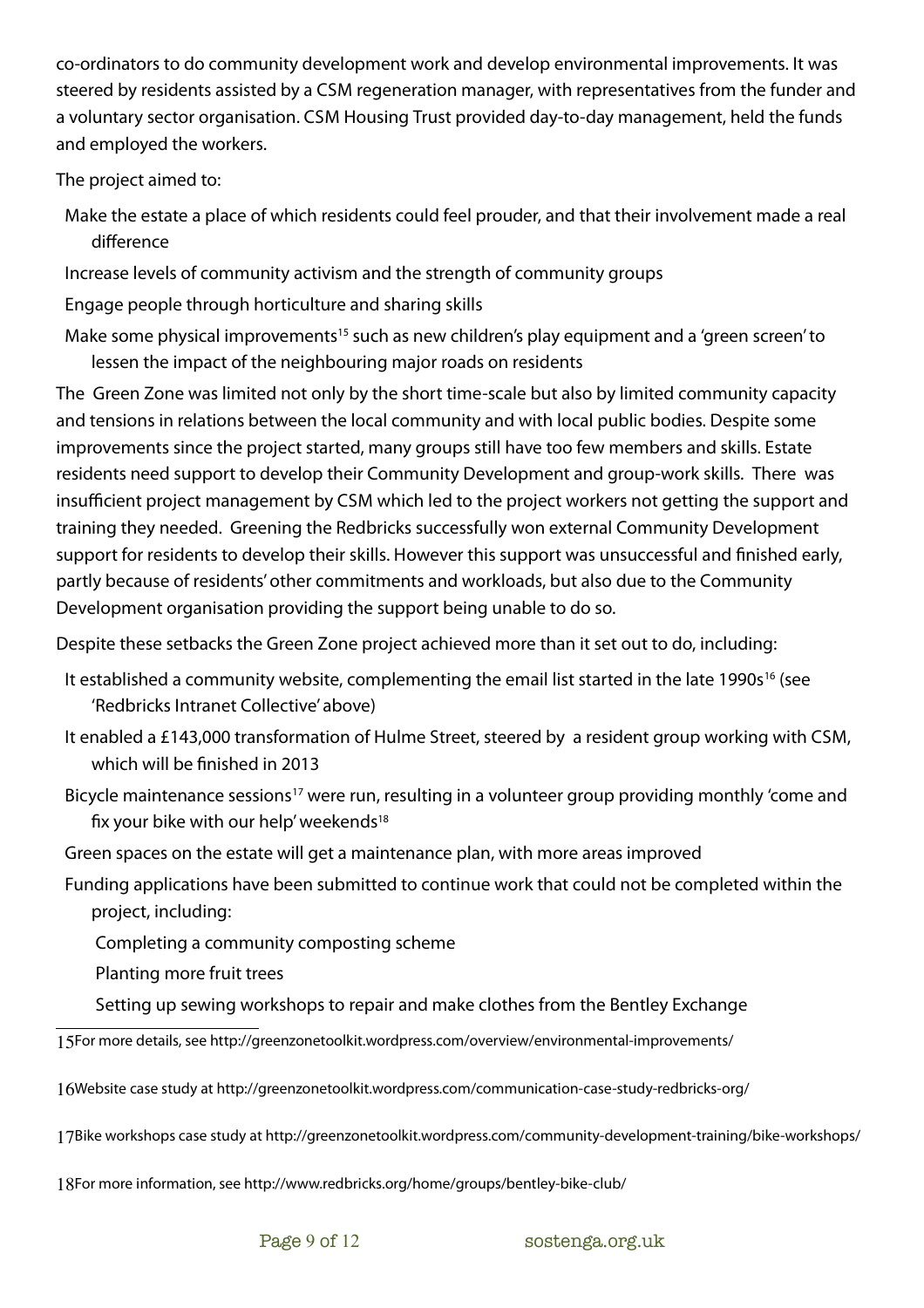- Individuals' quality of life has been improved with money saved through the Bentley Exchange, fresh produce from Leaf Street community garden, improved community safety, the community intranet and informal neighbourly support
- Reduced isolation and improved mental health, through involvement in gardening and other activities providing a sense of purpose and support
- Changed environmental behaviour through free energy-saving light bulbs, increased cycle usage, waste saved from landfill through the Bentley Exchange, high recycling rates and increased sustainable consumption.

However, some CSM workers are ex-Council workers who still impose services on tenants rather than developing and delivering services with tenants. Others do not understand Community Development, and fail to engage local residents in decisions about regeneration work and its outcomes. This culture continues to impact on relations with CSM and what residents are able to achieve. For example, despite an agreement that CSM would consult named residents in each area before work was started on the estate's green spaces, CSM has repeatedly done work unilaterally until resident outrage and conflict has put a stop to it.

### **Community Development lessons**

The Green Zone project was an attempt to get time and focus to bring more residents into community activism. Part of the Green Zone programme was to widen local fund-raising and project management skills, and to share other relevant skills by residents offering peer training and support. Local volunteers have become better skilled in identifying suitable strategies to make the most of partnership possibilities, and identifying the necessary compromises.

The Green Zone project was evaluated in a number of ways. A paper-based and online questionnaire was used, which followed up an initial survey; There was qualitative feedback through individual interviews, mobile interviews in the street; a steering group and workers evaluation meeting, and a post-project visioning exercise that was then compared with same visioning exercise before the project. There was an observational assessment of attitudes to physical and community changes resulting from the project, including the number and sustainability of new projects and the development and effectiveness of existing groups and projects.

A major lesson was that a year is too short for an effective Community Development project with a wide range of expected outcomes. Experienced workers, clear governance structures and realistic expectations are all key. Effective management, support and training for workers and steering group members, including CSM staff, is necessary, together with non-financial recompense for unpaid steering group members. Steering group members need early training in communication skills and trust building exercises. It is helpful to have estate-level knowledge in the steering group, but workers can be constrained by pre-existing social relationships with other residents. Finally, it is essential to plan for long-term sustainability in every aspect of a major Community Development project.

## **One-off campaigning and social events**

A number of campaigning and social events have been organised, all enthusiastically supported by local people. These have included:

A 'Reclaim the Night' march in response to a spate of muggings.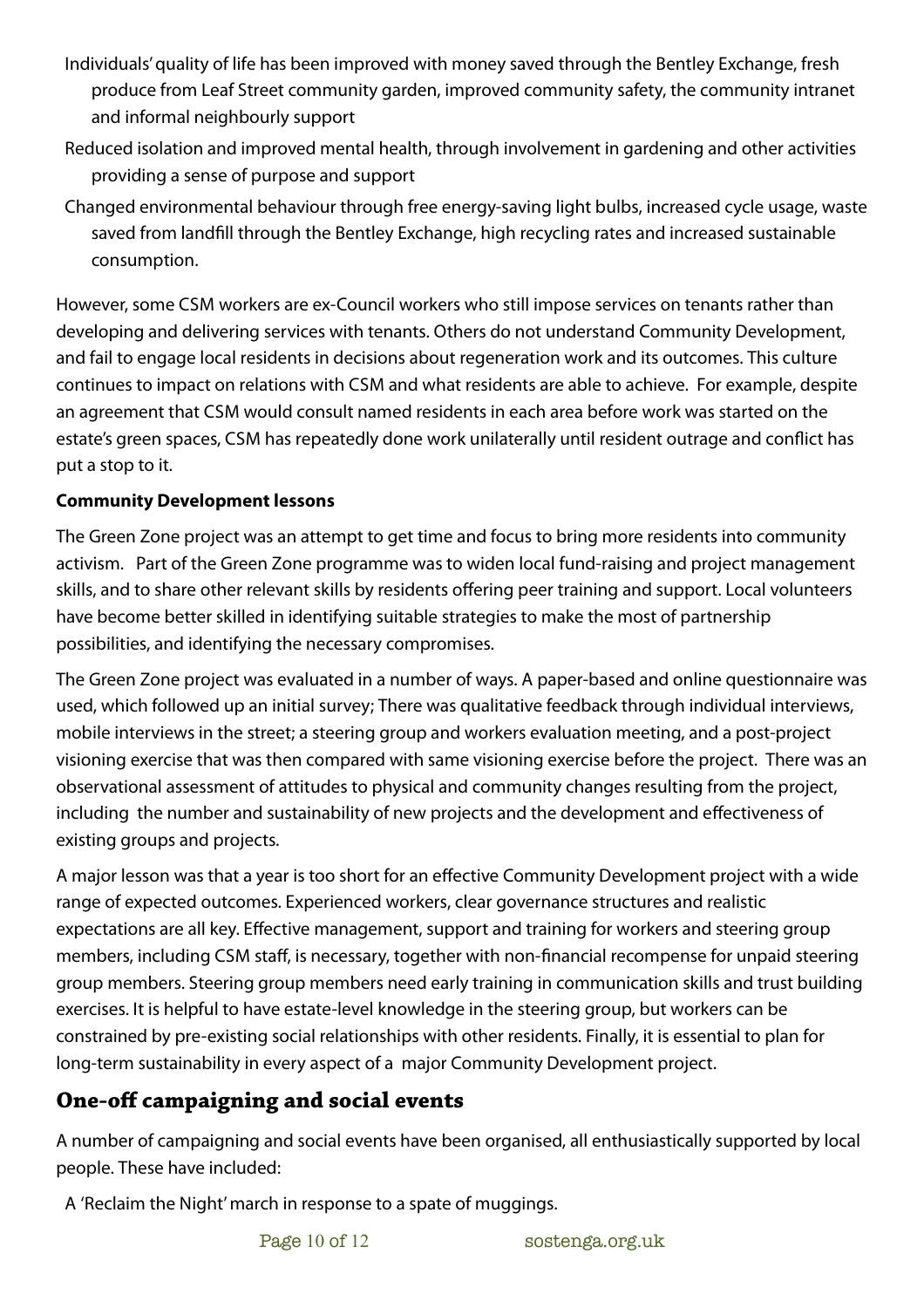Night-time vigils and patrols to help people feel safer and guard against muggers

Community celebrations, held on festivals such as Christmas and Halloween, and on community anniversaries such as the estate's 60th Birthday, or to encourage community involvement such as harvest events on Leaf Street<sup>[19](#page-10-0)</sup>.

Residents have been involved in local campaigns:

- To save a local school from being closed
- To save green spaces in Hulme, such as an area in front of the neighbouring pub, or to create parks from waste-ground,
- To save a children's play area next to the estate from development and road-building

For small mixed workspaces

For meaningful local democracy and influence over decision-makers.

Residents have also been active in wider official Hulme regeneration agencies, and in a local alliance of residents from all of Hulme. Residents continue to be actively involved in wider community networks, and in social and environmental issues in Manchester and beyond.

## **Continuing barriers, and some solutions**

Through the early informal Community Development processes outlined in this case study, where there was neglect and a lack of hope, a more stable and mutually supportive community with a greater stake in their area has grown in its place. This is the most important success of this case study and makes the Redbricks stand out from comparable inner-city housing estates, though this increased desirability has in turn led to longer waiting lists for those most in need of social housing. In addition to the regeneration of the surrounding neighbourhood of Hulme, the sense of community on the Redbricks has supported both some residents to have families, which has led to an improved mix of ages on the estate, and an improved mix of social, ethnic and cultural groups.

Throughout Hulme's recent history, community activism based on the values of Community Development has been used to address serious local social problems. Residents who moved to Hulme in the late 1990s brought with them strongly-held values, reflecting Community Development values and principles. They encouraged local community activists, supported a high level of community activity, and transformed the physical environment, creating a sense of community. Despite its particular history that makes the Redbricks estate different from many others, there are many examples of Community Development practice in this case study that are replicable elsewhere, including examples of working 'from the bottom up', identifying what can be achieved, the challenges that may arise, and some of the lessons learned.

It is worth highlighting that the 'normalisation' of relations with the local community was enabled by the new social landlord's partnership approach. Whilst this was the key that has enabled many changes and successes through a diversification of approaches, it also hindered or prevented some autonomously organised community initiatives. One outstanding achievement of this 'normalisation' was the Green

<span id="page-10-0"></span><sup>19</sup>More information on setting up a community garden, at http://greenzonetoolkit.wordpress.com/communitygardening/setting-up-a-community-garden/